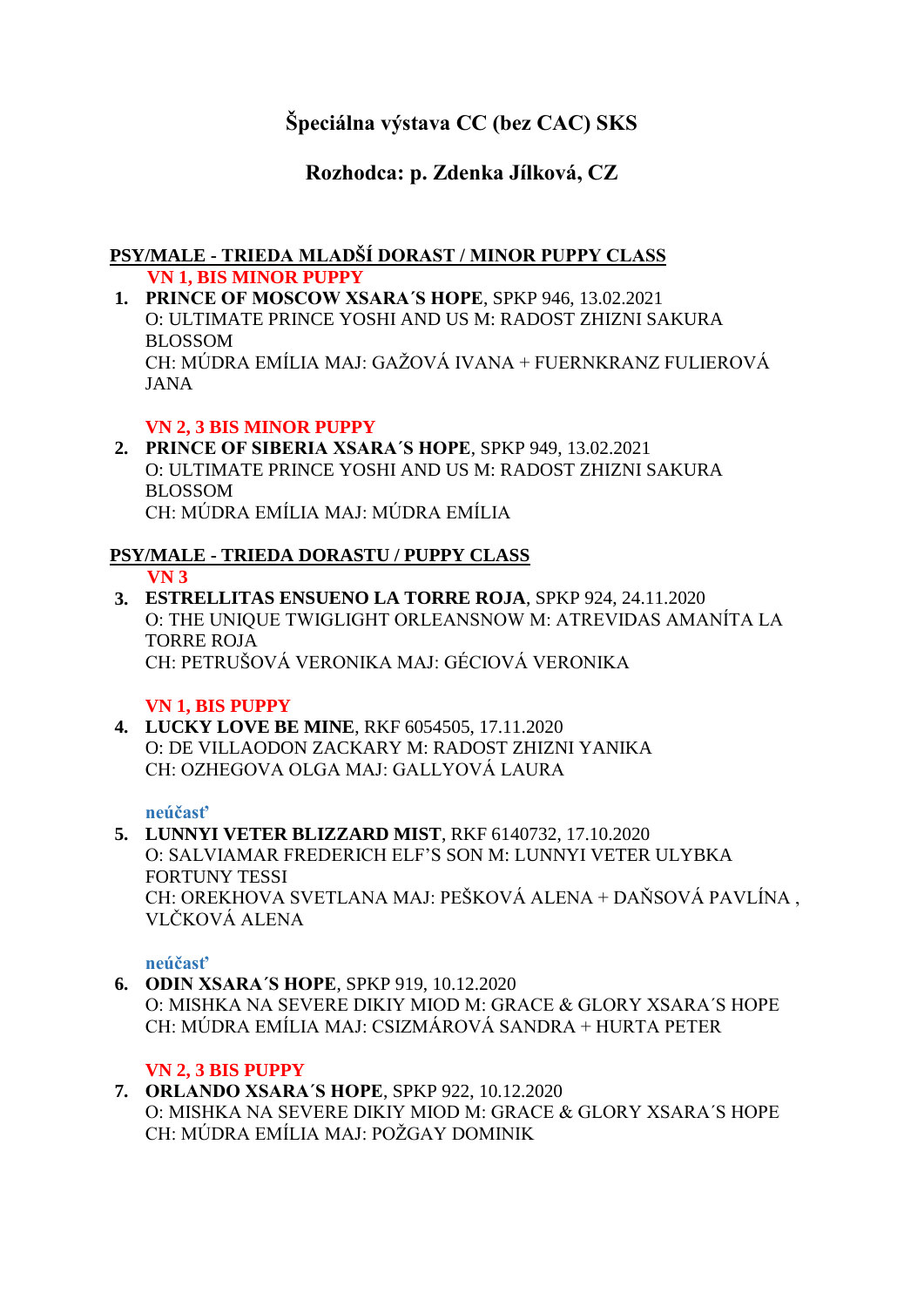**neúčasť**

**8. VALENTINO SAMUEL AIASKIMA**, CMKU/S/3339/20, 20.11.2020 O: KAMERON KIRK WINTER QUEEN M: GRACEKELLY AIASKIMA CH: PEŠKOVÁ ALENA MAJ: NOVÁK MATOUŠ + HANUŠOVÁ DOMINIKA

#### **PSY/MALE - TRIEDA MLADÝCH / JUNIOR CLASS V 2**

**9. CARPE DIEM VIOLET'S MEADOW**, SPKP 895, 15.09.2020 O: WHITESPIRIT ABSALON M: DAYDREAM DELAWARE XSARA'S HOPE CH: BENKOVIČOVÁ PAULÍNA MAJ: DROBNÁ JANA

### **V 1, CC, Víťaz špeciálnej výstavy mladých 2021, BIS JUNIOR, BOB-BISS**

**10. FEELS LIKE HEAVEN YOSHI AND US**, SPKP 866, 07.06.2020 O: WHITESPIRIT ABSALON M: THE SECOND TO NONE YOSHI AND US CH: FULIEROVÁ JANA MAJ: FUERNKRANZ FULIEROVÁ JANA

### **neúčasť**

**11. FREEDOM FIGHTER YOSHI AND US**, SPKP 869, 07.06.2020 O: WHITESPIRIT ABSALON M: THE SECOND TO NONE YOSHI AND US CH: FULIEROVÁ JANA MAJ: ZIMAN MILOŠ + ZIMANOVÁ ZUZANA

### **neúčasť**

**12. MACRO YOSHI XSARA´S HOPE**, SPKP 885, 01.09.2020 O: WHISPIRIT ABSALON M: WINTER SNOW IN LOVE YOSHI AND US CH: MÚDRA EMÍLIA MAJ: TARABÍKOVÁ VERONIKA

### **PSY/MALE - TRIEDA STREDNÁ / INTERMEDIATE CLASS**

**V 1, CC, 3. najlepší pes**

**13. CONSENTIDOS CORTÉZ LA TORRE ROJA**, SPKP 787, 24.10.2019 O: THE UNIQUE TWIGLIGHT ORLEANSNOW M: DAYDREAM DAKOTA XSARA'S HOPE CH: PETRUŠOVÁ VERONIKA MAJ: PETRUŠOVÁ VERONIKA

# **PSY/MALE - TRIEDA OTVORENÁ / OPEN CLASS**

- **V 4**
- **14. BE MY BASTIAN YOSHI AND US**, SPKP 735, 17.02.2019 O: OCEAN TWILIGHT YOSHI AND US M: LUMEINGEL PRINTSESS **KULLERKUPP** CH: FULIEROVÁ JANA MAJ: LUGÁROVÁ MONIKA

### **V 2**

**15. BRAVE BEAR VIOLET'S MEADOW**, SPKP 755, 16.06.2019 O: MISHKA NA SEVERE DIKIY MIOD M: DAYDREAM DELAWARE XSARA'S **HOPE** CH: BENKOVIČOVÁ PAULÍNA MAJ: BÍROVÁ SIMONA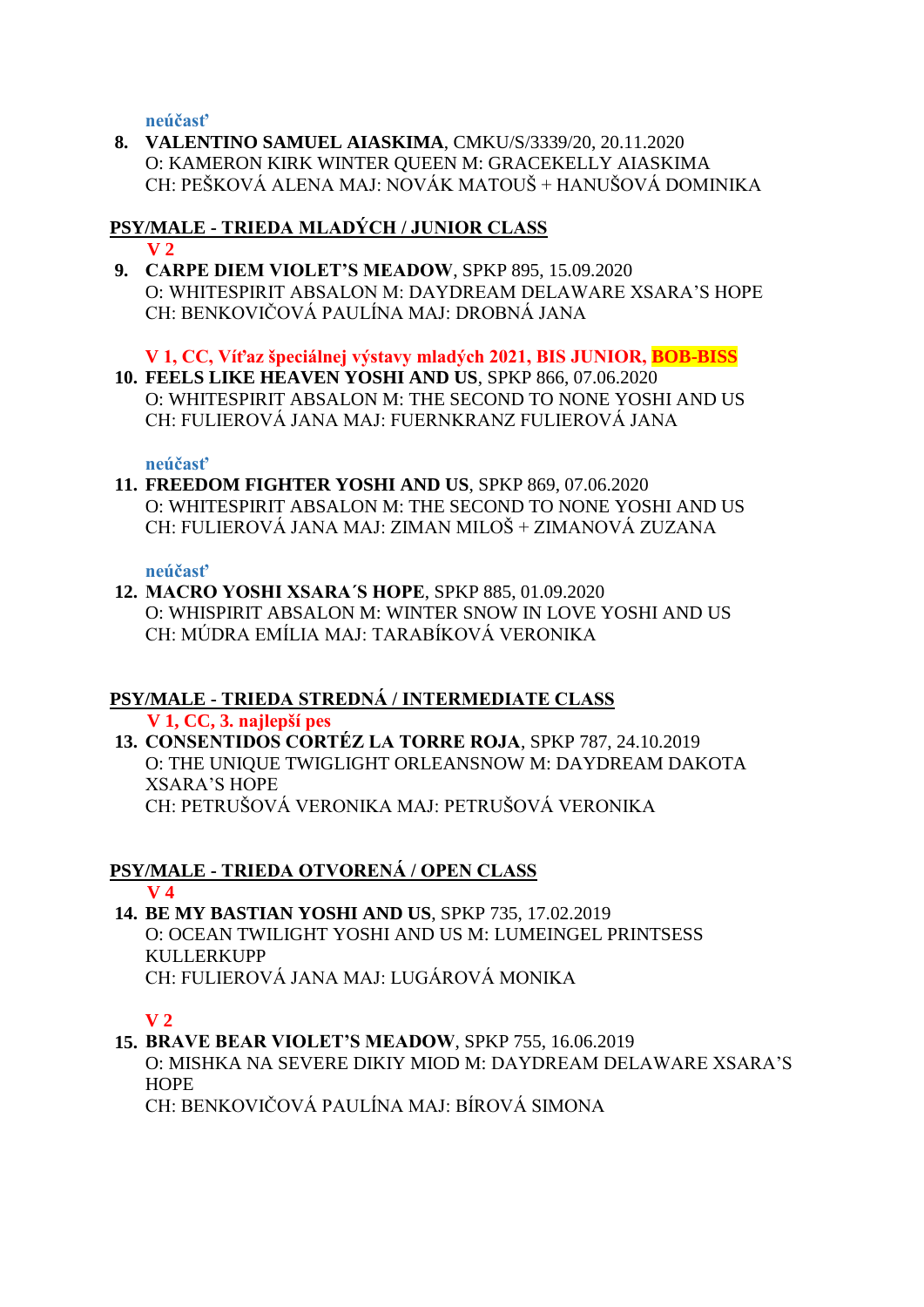### **V 1, CC, 2. najlepší pes**

**16. JOURNEY TO KAUKAZ XSARA´S HOPE**, SPKP 738, 15.05.2019 O: MISHKA NA SEVERE DIKIY MIOD M: HOLY MIRACLE FOR XSARA'S HOPE CH: MÚDRA EMÍLIA MAJ: TOMLYOVÁ IVONA

## **V 3**

**17. VERTIGO ROCKS ME AT YOSHI AND US**, SPKP 563, 25.06.2016 O: RIGHT HERE FOR YOU YOSHI AND US M: LUMEINGEL PRINTSESS KULLERKUPP CH: FULIEROVÁ JANA MAJ: TURKOVIC PETER

### **PSY/MALE - TRIEDA ŠAMPIÓNOV / CHAMPION CLASS V 3**

**18. MOMO MATHIAS AIASKIMA**, SPKP 643, 19.05.2017 O: KAMERON KIRK WINTER QUEEN M: GRACEKELLY AIASKIMA CH: PEŠKOVÁ ALENA MAJ: JÁNOŠÍKOVÁ MARTINA

## **V 2, CC**

**19. THE UNIQUE TWIGLIGHT ORLEANSNOW**, SPKP 667, 27.07.2017 O: KLAJOKLIU ŠUO YOU ROCK MY WORLD M: KIDDY KATRIN KATIE ORLEANSNOW CH: LUXOVÁ MARCELA MAJ: PETRUŠOVÁ VERONIKA

### **V 1, Víťaz špeciálnej výstavy 2021, Najlepší pes**

**20. WHITESPIRIT ABSALON**, SPKP 568, 14.06.2015 O: DUTCH PRINCE OF YOSHI AND US M: WHITESPIRIT SOUL SISTER CH: BALLANTINE LIZ MAJ: FUERNKRANZ FULIEROVÁ JANA

#### **PSY/MALE - TRIEDA ČESTNÁ / HONOUR CLASS V 1, BIS Honour class**

**21. MISHKA NA SEVERE DIKIY MIOD**, SPKP 644, 26.06.2017 O: SMILING SNOWBALL MOON WALK M: POLKA TEDI BEAR IZ MOSKOVSKOY METELY CH: RYKUN IRINA MAJ: MÚDRA EMÍLIA

#### **PSY/MALE - TRIEDA VETERÁNOV / VETERAN CLASS V 1, BIS Veteran class**

**22. BERYL TATRANSKÁ ŽIARA**, SPKP 378, 03.09.2011 O: ARCTIC AIVIK CANADIAN VIDNAVSKÁ ZÁŘE M: COMEDY OF LIFE OF KETTY KELLY CH: GALLY VLADIMÍR MAJ: GALLYOVÁ LAURA

#### **SUKY/FEMALE - TRIEDA MLADŠÍ DORAST / MINOR PUPPY CLASS VN 1, RES BIS MINOR PUPPY**

**23. PRINCESS MASHA XSARA´S HOPE**, SPKP 952, 13.02.2021 O: ULTIMATE PRINCE YOSHI AND US M: RADOST ZHIZNI SAKURA BLOSSOM CH: MÚDRA EMÍLIA MAJ: MÚDRA EMÍLIA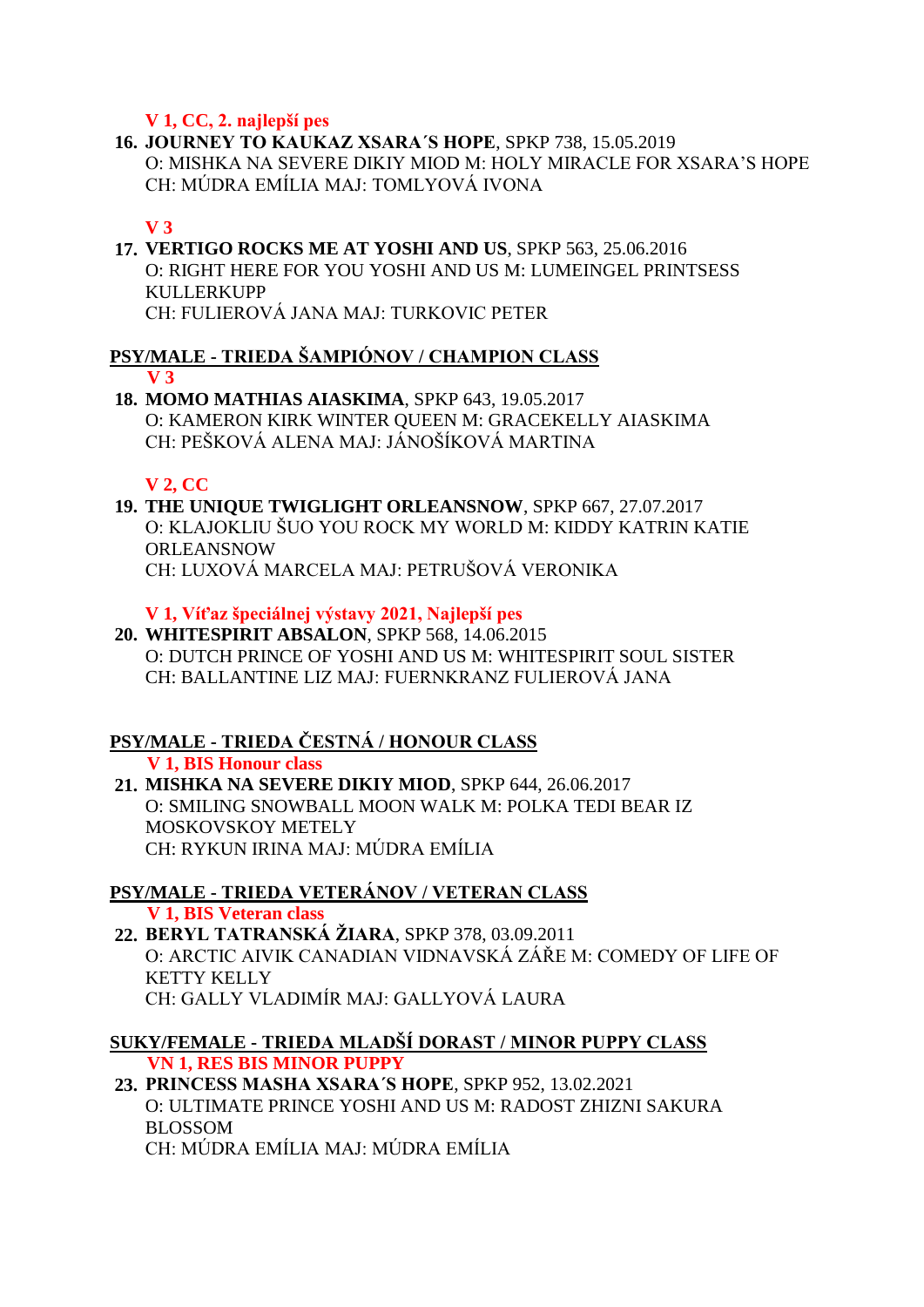### **SUKY/FEMALE - TRIEDA DORASTU / PUPPY CLASS**

#### **VN 1, RES BIS PUPPY**

**24. DESTINA DESPIERTAS LA TORRE ROJA**, SPKP 914, 25.10.2020 O: AKLARO LORD MAXIAN M: DAYDREAM DAKOTA XSARA'S HOPE CH: PETRUŠOVÁ VERONIKA MAJ: PETRUŠOVÁ VERONIKA

#### **VN 4**

**25. DURAYA DESPIERTAS LA TORRE ROJA**, SPKP 918, 25.10.2020 O: AKLARO LORD MAXIAN M: DAYDREAM DAKOTA XSARA'S HOPE CH: PETRUŠOVÁ VERONIKA MAJ: VILHAN RASTISLAV

### **VN 2**

**26. ESPERANZA LA TORRE ROJA**, SPKP 930, 24.11.2020 O: THE UNIQUE TWIGLIGHT ORLEANSNOW M: ATREVIDAS AMANÍTA LA TORRE ROJA CH: PETRUŠOVÁ VERONIKA MAJ: SZABO ADAM + PÁSZTOROVÁ BARBARA

### **VN 3**

**27. MATYELLA HAPPY CLOWNIE**, SPKP 936, 01.11.2020 O: THE UNIQUE TWILIGHT ORLEANSNOW M: MATYELLA CLOWN KATIE CH: OKÁNIKOVÁ ERIKA MAJ: OKÁNIKOVÁ ERIKA

#### **SUKY/FEMALE - TRIEDA MLADÝCH / JUNIOR CLASS V 2**

**28. AKLARO PLAY TO WIN**, JR 73892 Sam, 09.04.2020 O: AKLARO KAUNAS M: AKLARO LUCKY SMILING LADY CH: NECIC SLADANA MAJ: MAČÁK VLADIMIR

**V 1, CC, Víťaz špeciálnej výstavy mladých 2021, RES BIS JUNIOR**

**29. E IS FOR EASYGOING YOSHI AND US**, SPKP 860, 27.05.2020 O: THE SEVENTH HEAVEN YOSHI AND US M: YANG THE SUNSHINE YOSHI AND US CH: FULIEROVÁ JANA MAJ: ONDRUŠKA JOZEF

### **VD**

**30. FRIDAY I´M IN LOVE YOSHI AND US**, SPKP 870, 07.06.2020 O: WHITESPIRIT ABSALON M: THE SECOND TO NONE YOSHI AND US CH: FULIEROVÁ JANA MAJ: FANČOVIČOVÁ MIROSLAVA

### **V 3**

**31. JURASSIC YED ATHENA GOLDEN STYLE**, PKR. V-30706, 01.05.2020 O: AXEL WHITE BLIZZARD IZ MOSKOVSKOY METELY M: RADOST ZHIZNI DYNASTY OF SPACE STYLE CH: TRZEPIZUR WIOLETTA MAJ: OKÁNIKOVÁ ERIKA

### **V 4**

#### **32. LILITH OF XSARA'S HOPE**, SPKP 816, 14.02.2020 O: WHITESPIRIT ABSALON M: HOLY MIRACLE FOR XSARA'S HOPE CH: MÚDRA EMÍLIA MAJ: MOLNÁROVÁ NORA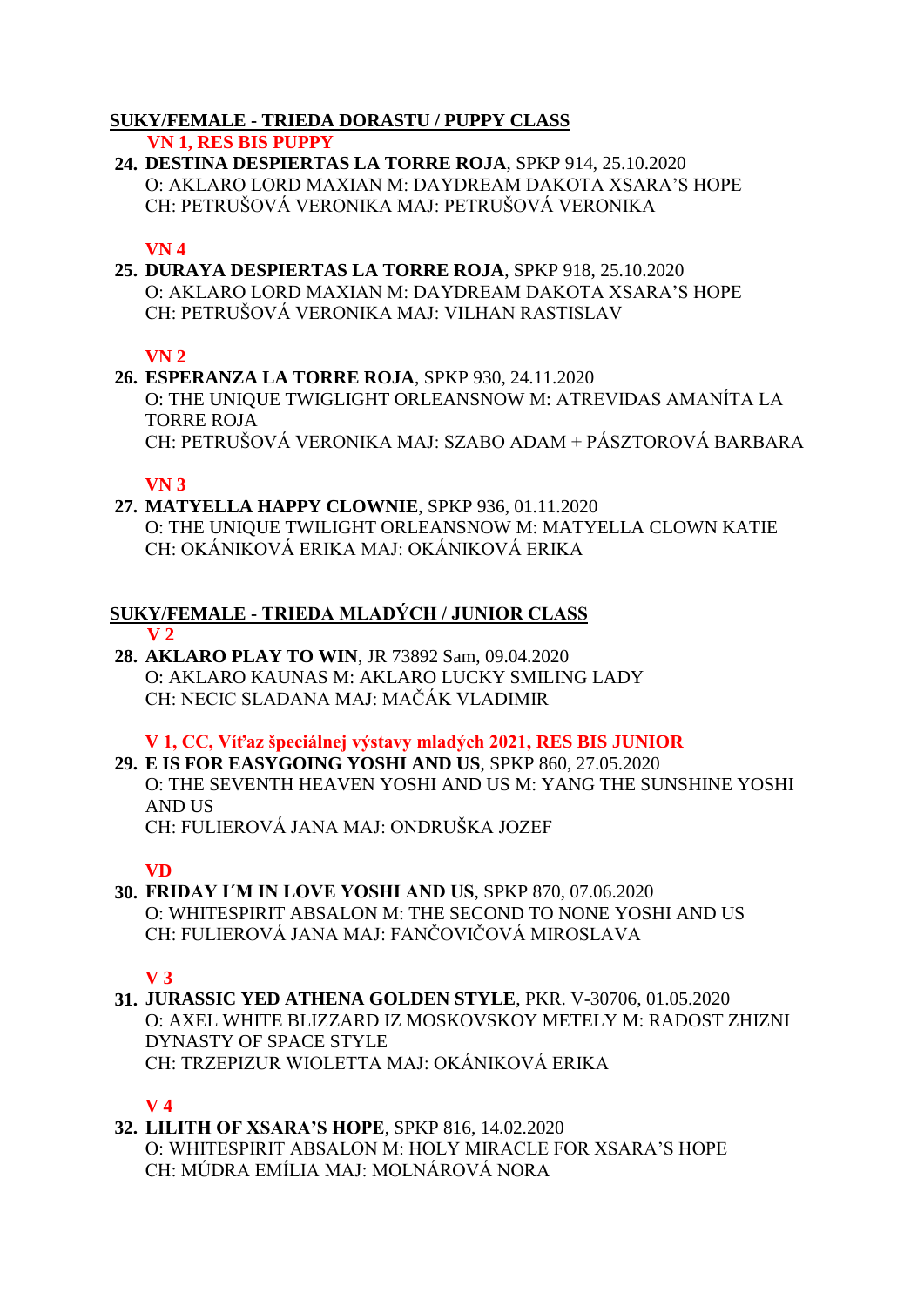**V**

**33. WINDY FREIA WINTER QUEEN**, CMKU/S/3256/20, 18.04.2020 O: JORIK JOY ZASNĚŽENÉ ÚDOLÍ M: MISS ANGUA WINTER QUEEN CH: DAŇSOVÁ PAVLÍNA MAJ: BACHRATÁ ZUZANA

#### **SUKY/FEMALE - TRIEDA STREDNÁ / INTERMEDIATE CLASS V**

**34. ALL AGAIN AIRIN ORLEANSNOW**, CMKU/S/3206/19, 17.10.2019 O: MISHKA NA SEVERE COOKIE WHISPERER M: BARBIE BREED LOVE CH: LUXOVÁ MARCELA MAJ: TURKOVIČOVÁ SIMONA

## **V 2**

**35. BAISHA O'ELDORIS SEMIHO ÙSMEV**, SPKP 793, 15.11.2019 O: RIGHT HERE FOR YOU YOSHI AND US M: ELDORIS O'BARUNKA VĚTRNÁ BOUŘE CH: ŠOMODIOVÁ MAGDALÉNA MAJ: BUGOŠOVÁ LENKA

## **V 3**

**36. LULLABY OF XSARA´S HOPE**, SPKP 818, 14.02.2020 O: WHISPIRIT ABSALON M: HOLY MIRACLE OF XSARA´S HOPE CH: MÚDRA EMÍLIA MAJ: BALÁŽOVÁ PETRA

**V 1, CC, 3. najlepšia sučka**

**37. MATYELLA GOLDEN EYE**, SPKP 822, 08.02.2020 O: AKLARO LORD MAXIAN M: MATYELLA EIFFEL ROMANCE CH: OKÁNIKOVÁ ERIKA MAJ: OKÁNIKOVÁ ERIKA

### **V 4**

**38. TESSA ZORA TEAM WINTER QUEEN**, CMKU/S/3168/19, 01.08.2019 O: FRODOO FINISH WINTER QUEEN M: INAYA IRBIS WINTER QUEEN CH: DAŇSOVÁ PAVLÍNA MAJ: BACHRATÁ ZUZANA

#### **SUKY/FEMALE - TRIEDA OTVORENÁ / OPEN CLASS V 2**

**39. AZALKA IS BACK AT YOSHI AND US**, SPKP 728, 14.02.2019 O: MISHKA NA SEVERE DIKIY MIOD M: VIBURNUM LANTANA OF YOSHI AND US CH: FULIEROVÁ JANA MAJ: FUERNKRANZ FULIEROVÁ JANA

**V 1, CC, Víťaz špeciálnej výstavy 2021, Najlepšia sučka, BOS-RES BISS**

**40. BLOOMING CORALINA VIOLET´S MEADOW**, SPKP 759, 16.06.2019 O: MISHKA NA SEVERE DIKIY MIOD M: DAYDREAM DELAWARE XSARA´S HOPE

CH: BENKOVIČOVÁ PAULÍNA MAJ: BENKOVIČOVÁ PAULÍNA

**V, mimo konkurencie**

**41. INCREDIBLE´INDIA XSARA´S HOPE**, SPKP 705, 06.10.2018 O: KLAJOKLIU ŠUO IRIS M: GRACE & GLORY XSARA´S HOPE CH: MÚDRA EMÍLIA MAJ: MÚDRA EMÍLIA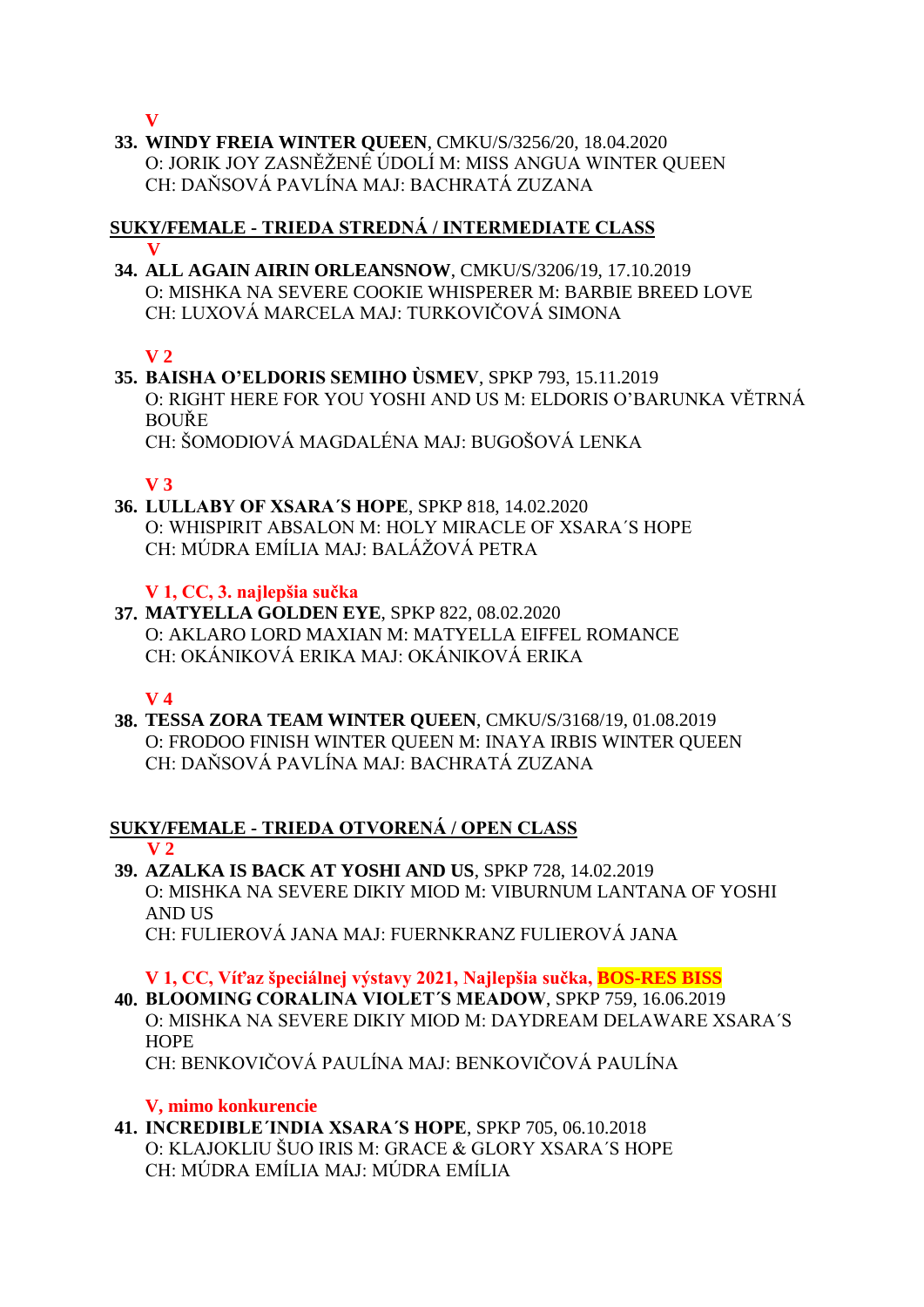**V**

**42. JOURNEY TO TAIGA XSARA´S HOPE**, SPKP 744, 15.05.2019 O: MISHKA NA SEVERE DIKIY MIOD M: HOLY MIRACLE FOR XSARA´S HOPE CH: MÚDRA EMÍLIA MAJ: BOROVSKÁ VIKTORIA

### **V 3**

**43. MISS ANGUA WINTER QUEEN**, CMKU/S/2676/16/18, 04.01.2016 O: GALAXY-GERONIMO DE SANNA GOURSKA M: DARLING DUFFY WINTER **OUEEN** CH: DAŇSOVÁ PAVLÍNA MAJ: BACHRATÁ ZUZANA

**V 4**

**44. THE SECOND TO NONE YOSHI AND US**, SPKP 506, 13.12.2014 O: ALBERT SNEHOVÝ ZÁZRAK M: RAMZAI RHYME OF OZ CH: FULIEROVÁ JANA MAJ: FANČOVIČOVÁ MIROSLAVA

#### **SUKY/FEMALE - TRIEDA ŠAMPIÓNOV / CHAMPION CLASS V 2**

**45. ATREVIDAS AMANÍTA LA TORRE ROJA**, SPKP 652, 14.09.2017 O: OCEAN TWILIGHT YOSHI AND US M: DAYDREAM DAKOTA XSARA´S **HOPE** 

CH: PETRUŠOVÁ VERONIKA MAJ: PETRUŠOVÁ VERONIKA

### **V 3**

**46. BLARTHON AVENGER SWEET ROSE**, SPKP 589, 19.10.2016 O: AKLARO HEART BREAKER FOR ORLEANSNOW M: MATYELLA BABY **HONEYMOON** CH: TURKOVIČOVÁ SIMONA MAJ: TURKOVIČOVÁ SIMONA

### **V 1, CC, 2. najlepšia sučka**

**47. RADOST ZHIZNI SAKURA BLOSSOM**, SPKP 723, 18.01.2019 O: MISHKA NA SEVERE COOKIE WHISPERER M: RADOST ZHIZNI ROSE OF THE MIST CH: DOMBROVSKAYA OKSANA MAJ: MÚDRA EMÍLIA

## **SUKY/FEMALE - TRIEDA ČESTNÁ / HONOUR CLASS**

 **V 1, CC, RES BIS Honour class**

**48. DAYDREAM DELAWARE XSARA´S HOPE**, SPKP 465, 08.01.2014 O: SONATA ARCTICA BRODVER SNOWSTARSON M: BEA SUNSHINING CH: MÚDRA EMÍLIA MAJ: BENKOVIČOVÁ PAULÍNA

#### **SUKY/FEMALE - TRIEDA VETERÁNOV / VETERAN CLASS neúčasť**

**49. LUMEINGEL PRINTSESS KULLERKUPP**, SPKP 421, 23.08.2012 O: BENJI OF XAMBA YOSHI AND US M: TALVITUULI PIKKU MYY CH: OINITS MARGUS & KATRIN MAJ: FUERNKRANZ FULIEROVÁ JANA